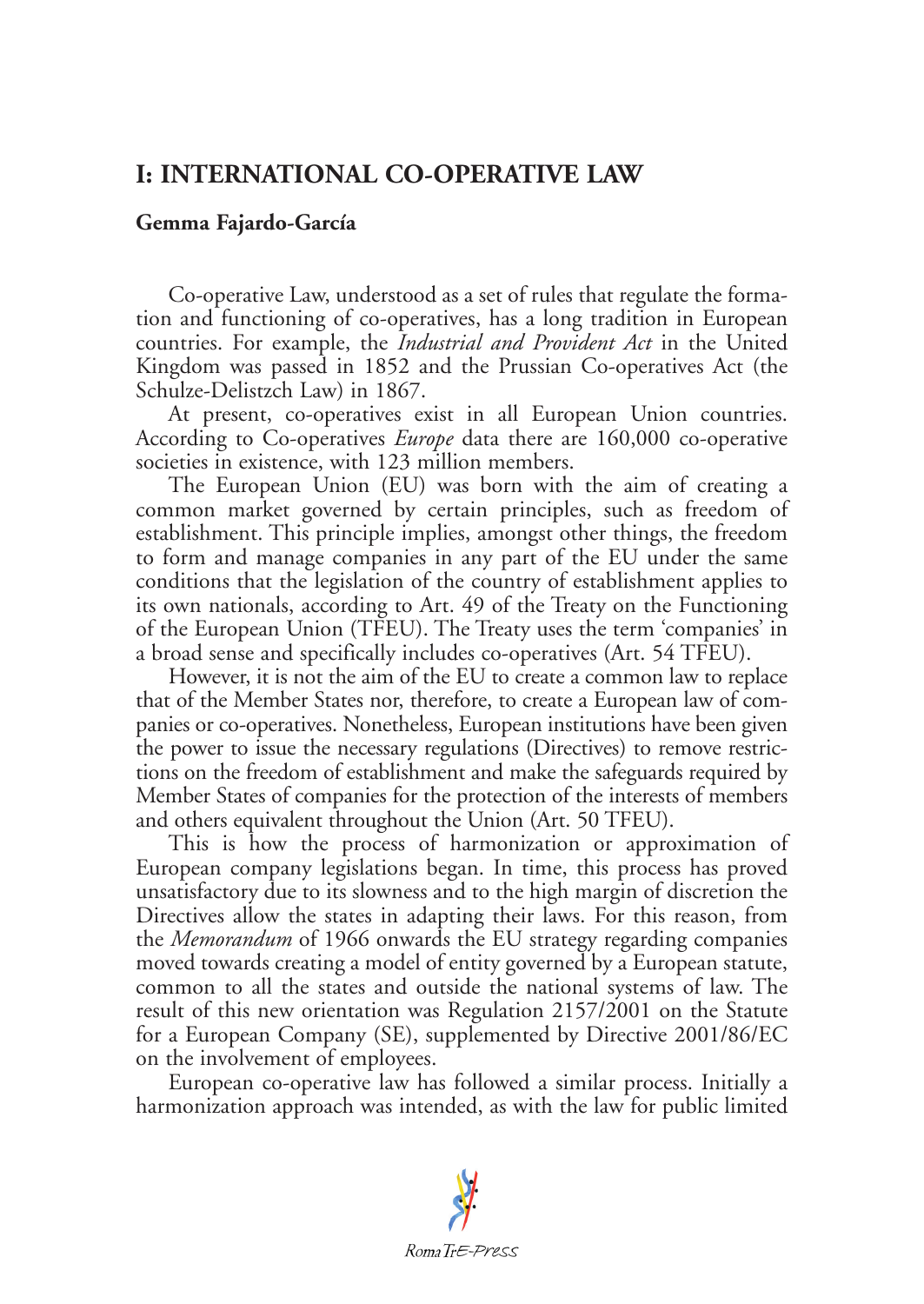companies, but due to the failure of this procedure the intent was abandoned, and it was decided to create a European co-operative. Hence in 2003 the Statute for a European Co-operative Society (SCE) (Regulation 1435/2003) was approved, supplemented by Directive 2003/72/EC on the involvement of employees, but harmonization of European co-operative legislation was never carried out, not even for its most important distinctive elements, unlike the case of public limited companies, which have been harmonized through a number of Directives.

Therefore, the Statute for a European Co-operative Society (SCE) was not born with the aim of harmonizing co-operative legislations, as confirmed by the sentence of the Court of Justice of the European Union of 2 May 2006, but with the aim of providing co-operatives with a specific legislative instrument that allows them to undertake cross-border co-operation and integration operations.

The SCE's main objective is to satisfy its members' needs and develop their economic and social activities through: a) concluding agreements with them for the supply of goods or services or the execution of work of the kind that the SCE carries out or commissions; b) promoting their participation in economic activities, in the same manner, in one or more SCEs or national co-operatives. The SCE can carry out its activities directly or through a subsidiary (Art. 1.3).

The SCE can be formed by a merger between co-operatives from different states; by conversion of a co-operative with an establishment or subsidiary in another state; or as an *ex novo* creation by natural or legal persons from at least two Member states (Art. 2.1).

The Statute for a SCE and the Statute for an SE have not been able to create a complete 'European' framework for these companies and frequently refer to the national law of the state in which their registered office is situated. In the case of co-operatives, that legislation has not been previously harmonized.

On 23 February 2012 the European Commission presented a report about the application of the SCE Regulation. This report reveals that despite the fact that European co-operatives can now engage in cross-border mergers, move their registered address to another state or form cross-border co-operatives, the Statute has had relatively little success. This is mainly because of the way the co-operatives themselves function, conducting their activities in local environments with the direct participation of their members.

On the other hand, the Statute for an SCE has been very important in making it possible to justify that the particular tax treatment of some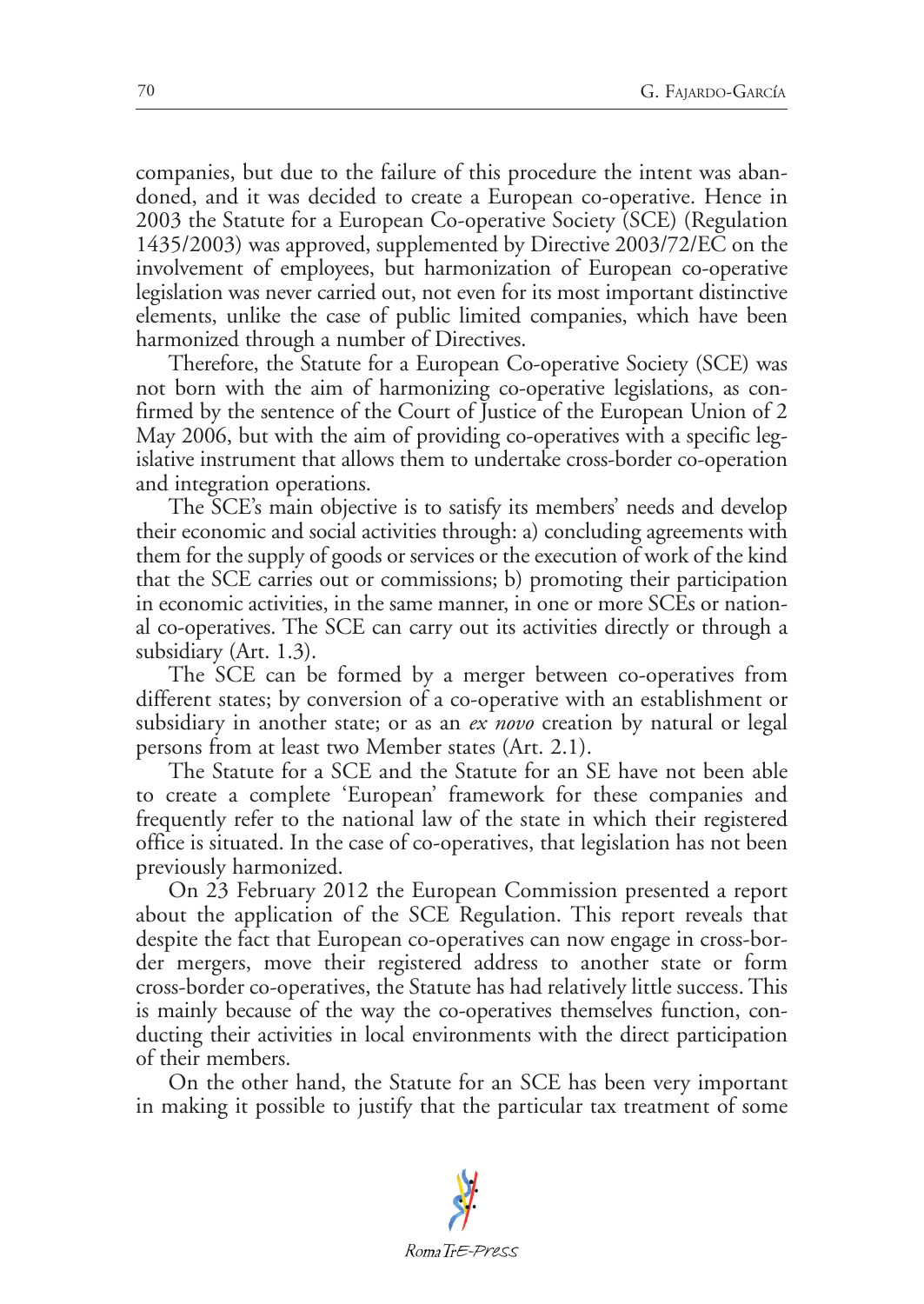co-operatives in EU countries is compatible with the characteristics of these organizations, as reflected in the Statute for an SCE, and therefore this particular treatment does not violate the European rules on state aid (ECJ sentence of 8 September 2011).

In any case, one of the tasks that is still pending is to harmonize the European co-operative laws, as the European Parliament recalled in its Resolution of 2 July 2013 on the contribution of co-operatives to overcoming the crisis (Section 15). The fact is that the differences between the different legal systems are considerable, both in form and in content. Some states do not have a specific regulation for co-operatives (Ireland, Denmark), whereas others have a number of laws, whether by region (Spain) or by type of co-operative (France, Portugal). In some states co-operatives are associations, in some they are partnerships or corporations, and in others they are in a category of their own*.* The concept of co-operative also varies: in some states it has a primarily economic function (to further the economic interests of its members), whereas in others it has a more social function (to satisfy the needs of its members and of the community).

In its Communication of 23 February 2004 on the promotion of co-operative societies in Europe, the Commission expressed its intention not to carry out the harmonization of the European co-operative legislation directly, but to support the harmonization proposals that the co-operative sector presented to it. Since November 2011, the Study Group on European Co-operative Law (SGECOL), composed of independent legal experts, has been working on drawing up some general principles of what European co-operative law should be, based on the experience of the different European co-operative legislations.

## **References**

- Co-operatives Europe, EURICSE, Ekai, eds., (2010), *Study on the Implementation of the Regulation 1435/2003 on the Statute for European Co-operative Society*.
- Fajardo-García G., (1994), 'La armonización de la legislación cooperativa en los países de la Comunidad Económica Europea,' *CIRIEC. Revista de Economía Pública, Social y Cooperativa*, 17, pp. 39-119.
- Fajardo-García G., (2013), 'La especificidad de las sociedades cooperativas frente a las sociedades mercantiles y la legitimidad de su particular régimen jurídico y fiscal según el Tribunal de Justicia de la Unión Europea,' *Revista de Derecho Mercantil*, 288, pp. 609 ff.